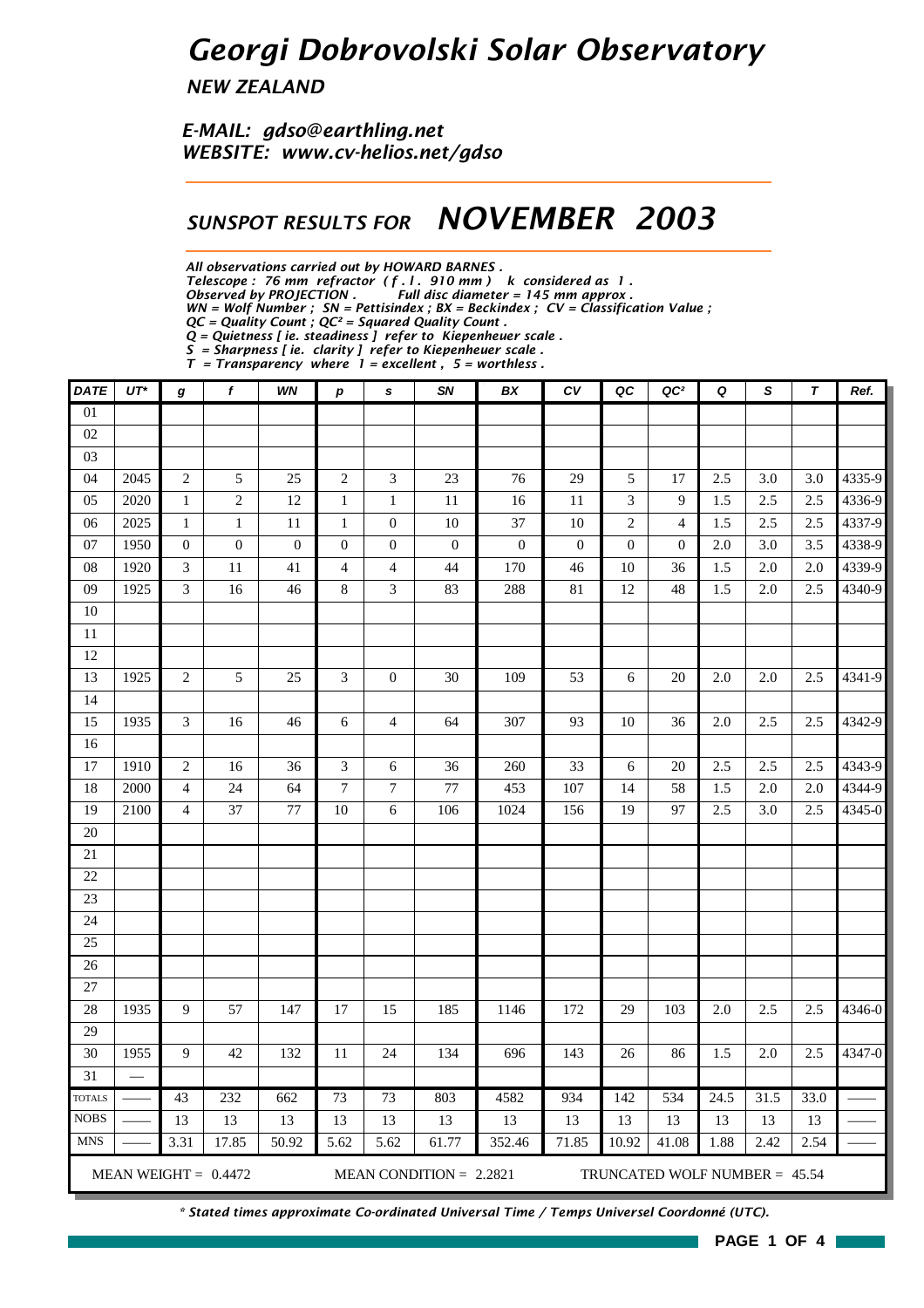## *Georgi Dobrovolski Solar Observatory*

## *SUNSPOT DISTRIBUTION & INTER-SOL INDICES FOR NOVEMBER 2003*

*All observations carried out by HOWARD BARNES .*

*Telescope : 76 mm refractor ( f . l . 910 mm ) .*

*Observed by PROJECTION . Full disc diameter = 145 mm approx .*

*IS = Inter-Sol Index .*

*gr = number of multi-spot groups .*

*grfp = number of umbræ within penumbræ within the groups (gr) .*

*grf = number of non-penumbral spots within the groups (gr) .*

*efp = number of single penumbral spots .*

*ef = number of single non-penumbral spots .*

*Q = Quietness [ ie. steadiness ] refer to Kiepenheuer scale .*

*S = Sharpness [ ie. clarity ] refer to Kiepenheuer scale . T = Transparency where 1 = excellent , 5 = worthless .*

| <b>DATE</b>     | $\overline{UT}$          | $\overline{1S}$  | $\bm{gr}$        | grfp             | grf              | efp              | ef               | $\pmb Q$ | $\overline{s}$ | $\overline{\tau}$ | Ref.   |
|-----------------|--------------------------|------------------|------------------|------------------|------------------|------------------|------------------|----------|----------------|-------------------|--------|
| $\overline{01}$ |                          |                  |                  |                  |                  |                  |                  |          |                |                   |        |
| 02              |                          |                  |                  |                  |                  |                  |                  |          |                |                   |        |
| 03              |                          |                  |                  |                  |                  |                  |                  |          |                |                   |        |
| 04              | 2045                     | 6                | $\mathbf{1}$     | $\sqrt{2}$       | $\sqrt{2}$       | $\mathbf{0}$     | $\mathbf{1}$     | 2.5      | 3.0            | 3.0               | 4335-9 |
| 05              | 2020                     | $\mathfrak 3$    | $\mathbf{1}$     | $\,1$            | $\mathbf{1}$     | $\boldsymbol{0}$ | $\mathbf{0}$     | 1.5      | 2.5            | $2.5\,$           | 4336-9 |
| 06              | 2025                     | $\,1$            | $\boldsymbol{0}$ | $\boldsymbol{0}$ | $\boldsymbol{0}$ | $\,1\,$          | $\boldsymbol{0}$ | $1.5\,$  | $2.5\,$        | $2.5\,$           | 4337-9 |
| 07              | 1950                     | $\boldsymbol{0}$ | $\boldsymbol{0}$ | $\boldsymbol{0}$ | $\boldsymbol{0}$ | $\boldsymbol{0}$ | $\boldsymbol{0}$ | $2.0\,$  | $3.0\,$        | $3.5\,$           | 4338-9 |
| ${\bf 08}$      | 1920                     | 14               | $\mathfrak{Z}$   | $\boldsymbol{7}$ | $\overline{4}$   | $\boldsymbol{0}$ | $\boldsymbol{0}$ | $1.5\,$  | $2.0\,$        | 2.0               | 4339-9 |
| 09              | 1925                     | 19               | $\mathfrak{Z}$   | 13               | $\mathfrak{Z}$   | $\boldsymbol{0}$ | $\boldsymbol{0}$ | $1.5\,$  | $2.0\,$        | $2.5\,$           | 4340-9 |
| $10\,$          |                          |                  |                  |                  |                  |                  |                  |          |                |                   |        |
| 11              |                          |                  |                  |                  |                  |                  |                  |          |                |                   |        |
| 12              |                          |                  |                  |                  |                  |                  |                  |          |                |                   |        |
| 13              | 1925                     | $\sqrt{6}$       | $\,1\,$          | $\overline{4}$   | $\boldsymbol{0}$ | $\,1$            | $\boldsymbol{0}$ | 2.0      | $2.0\,$        | 2.5               | 4341-9 |
| 14              |                          |                  |                  |                  |                  |                  |                  |          |                |                   |        |
| 15              | 1935                     | 18               | $\sqrt{2}$       | $11\,$           | $\overline{4}$   | $\mathbf{1}$     | $\boldsymbol{0}$ | $2.0\,$  | 2.5            | $2.5\,$           | 4342-9 |
| 16              |                          |                  |                  |                  |                  |                  |                  |          |                |                   |        |
| 17              | 1910                     | 18               | $\sqrt{2}$       | $10\,$           | $\sqrt{6}$       | $\boldsymbol{0}$ | $\boldsymbol{0}$ | 2.5      | 2.5            | 2.5               | 4343-9 |
| 18              | 2000                     | $27\,$           | $\mathfrak{Z}$   | $17\,$           | 6                | $\boldsymbol{0}$ | $\mathbf{1}$     | 1.5      | $2.0\,$        | $2.0\,$           | 4344-9 |
| 19              | 2100                     | 41               | $\overline{4}$   | 31               | $\sqrt{6}$       | $\boldsymbol{0}$ | $\boldsymbol{0}$ | 2.5      | 3.0            | 2.5               | 4345-0 |
| $20\,$          |                          |                  |                  |                  |                  |                  |                  |          |                |                   |        |
| 21              |                          |                  |                  |                  |                  |                  |                  |          |                |                   |        |
| 22              |                          |                  |                  |                  |                  |                  |                  |          |                |                   |        |
| 23              |                          |                  |                  |                  |                  |                  |                  |          |                |                   |        |
| 24              |                          |                  |                  |                  |                  |                  |                  |          |                |                   |        |
| 25              |                          |                  |                  |                  |                  |                  |                  |          |                |                   |        |
| $26\,$          |                          |                  |                  |                  |                  |                  |                  |          |                |                   |        |
| $27\,$          |                          |                  |                  |                  |                  |                  |                  |          |                |                   |        |
| 28              | 1935                     | 64               | $\boldsymbol{7}$ | 40               | 15               | $\sqrt{2}$       | $\boldsymbol{0}$ | $2.0\,$  | 2.5            | 2.5               | 4346-0 |
| $\overline{29}$ |                          |                  |                  |                  |                  |                  |                  |          |                |                   |        |
| 30              | 1955                     | 48               | $\sqrt{6}$       | 16               | 23               | $\sqrt{2}$       | $\mathbf{1}$     | 1.5      | $2.0\,$        | 2.5               | 4347-0 |
| 31              | $\overline{\phantom{0}}$ |                  |                  |                  |                  |                  |                  |          |                |                   |        |
| <b>TOTALS</b>   | $\overline{\phantom{a}}$ | 265              | $\overline{33}$  | 152              | 70               | $\overline{7}$   | $\overline{3}$   | 24.5     | 31.5           | 33.0              |        |
| <b>NOBS</b>     |                          | 13               | 13               | 13               | 13               | 13               | 13               | 13       | 13             | 13                |        |
| <b>MNS</b>      |                          | 20.38            | 2.54             | 11.69            | 5.38             | 0.54             | 0.23             | 1.88     | 2.42           | 2.54              |        |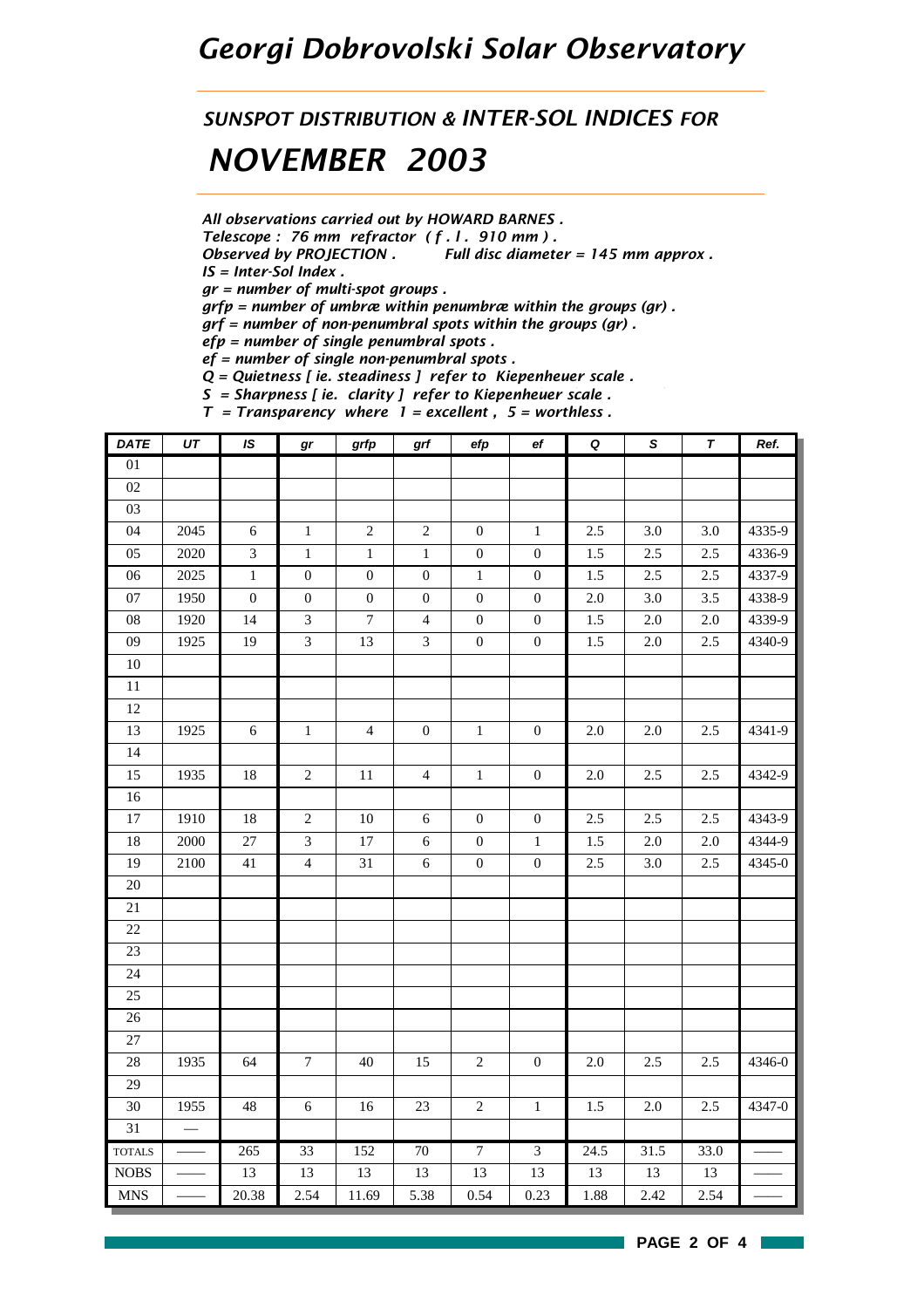#### *SUNSPOT CENSUS BY CLASSIFICATION FOR*

# *NOVEMBER 2003*

*All observations carried out by HOWARD BARNES . Telescope : 76 mm refractor ( f . l . 910 mm ) .* **Full disc diameter = 145 mm approx.** *IF 2 OR MORE REGIONS ARE OF THE SAME CLASSIFICATION , THEN SUNSPOT COUNTS ARE SEPARATED BY SOLIDI ( / ) .*

| DATE                       | UT                       |                         | $\pmb B$<br>A    |                  | $\boldsymbol{c}$ | D<br>E           |                  |                  | $\pmb{\digamma}$                        |                  |                  | G                |                                  | Н<br>J           |                  |                                                       |                  |                  |                  |
|----------------------------|--------------------------|-------------------------|------------------|------------------|------------------|------------------|------------------|------------------|-----------------------------------------|------------------|------------------|------------------|----------------------------------|------------------|------------------|-------------------------------------------------------|------------------|------------------|------------------|
|                            |                          | $\boldsymbol{g}$        | f                | g                | f                | $\boldsymbol{g}$ | $\boldsymbol{f}$ | $\bm{g}$         | f                                       | $\boldsymbol{g}$ | f                | $\boldsymbol{g}$ | f                                | g                | f                | $\boldsymbol{g}$                                      | f                | $\boldsymbol{g}$ | f                |
| 01                         |                          |                         |                  |                  |                  |                  |                  |                  |                                         |                  |                  |                  |                                  |                  |                  |                                                       |                  |                  |                  |
| 02                         |                          |                         |                  |                  |                  |                  |                  |                  |                                         |                  |                  |                  |                                  |                  |                  |                                                       |                  |                  |                  |
| 03                         |                          |                         |                  |                  |                  |                  |                  |                  |                                         |                  |                  |                  |                                  |                  |                  |                                                       |                  |                  |                  |
| 04                         | 2045                     | $\mathbf{1}$            | 1                | $\mathbf{0}$     | $\mathbf{0}$     | $\mathbf{0}$     | $\boldsymbol{0}$ | $\mathbf{1}$     | $\overline{4}$                          | $\mathbf{0}$     | $\boldsymbol{0}$ | $\mathbf{0}$     | $\boldsymbol{0}$                 | $\mathbf{0}$     | $\mathbf{0}$     | $\boldsymbol{0}$                                      | $\boldsymbol{0}$ | $\boldsymbol{0}$ | $\boldsymbol{0}$ |
| 05                         | 2020                     | $\mathbf{0}$            | $\mathbf{0}$     | $\mathbf{0}$     | $\mathbf{0}$     | $\mathbf{1}$     | $\overline{c}$   | $\boldsymbol{0}$ | $\boldsymbol{0}$                        | $\mathbf{0}$     | $\bf{0}$         | $\boldsymbol{0}$ | $\boldsymbol{0}$                 | $\mathbf{0}$     | $\mathbf{0}$     | $\boldsymbol{0}$                                      | $\mathbf{0}$     | $\boldsymbol{0}$ | $\boldsymbol{0}$ |
| 06                         | 2025                     | $\mathbf{0}$            | $\boldsymbol{0}$ | $\mathbf{0}$     | $\mathbf{0}$     | $\mathbf{0}$     | $\mathbf{0}$     | $\mathbf{0}$     | $\boldsymbol{0}$                        | $\boldsymbol{0}$ | $\mathbf{0}$     | $\mathbf{0}$     | $\boldsymbol{0}$                 | $\mathbf{0}$     | $\mathbf{0}$     | $\boldsymbol{0}$                                      | $\boldsymbol{0}$ | 1                | $\mathbf{1}$     |
| 07                         | 1950                     | $\mathbf{0}$            | $\boldsymbol{0}$ | $\mathbf{0}$     | $\mathbf{0}$     | $\mathbf{0}$     | $\boldsymbol{0}$ | $\mathbf{0}$     | $\boldsymbol{0}$                        | $\mathbf{0}$     | $\boldsymbol{0}$ | $\mathbf{0}$     | $\boldsymbol{0}$                 | $\boldsymbol{0}$ | $\mathbf{0}$     | $\bf{0}$                                              | $\boldsymbol{0}$ | $\bf{0}$         | $\boldsymbol{0}$ |
| $08\,$                     | 1920                     | $\boldsymbol{0}$        | $\boldsymbol{0}$ | -1               | $\overline{c}$   | $\boldsymbol{0}$ | $\mathbf{0}$     | $\overline{2}$   | 4/5                                     | $\boldsymbol{0}$ | $\boldsymbol{0}$ | $\mathbf{0}$     | $\boldsymbol{0}$                 | $\boldsymbol{0}$ | $\mathbf{0}$     | $\boldsymbol{0}$                                      | $\boldsymbol{0}$ | $\bf{0}$         | $\boldsymbol{0}$ |
| 09                         | 1925                     | $\boldsymbol{0}$        | $\overline{0}$   | $\boldsymbol{0}$ | $\mathbf{0}$     | $\mathbf{0}$     | $\boldsymbol{0}$ | 3                | 3/6/7                                   | $\boldsymbol{0}$ | $\boldsymbol{0}$ | $\mathbf{0}$     | $\boldsymbol{0}$                 | $\boldsymbol{0}$ | $\mathbf{0}$     | $\boldsymbol{0}$                                      | $\mathbf{0}$     | $\bf{0}$         | $\boldsymbol{0}$ |
| 10                         |                          |                         |                  |                  |                  |                  |                  |                  |                                         |                  |                  |                  |                                  |                  |                  |                                                       |                  |                  |                  |
| 11                         |                          |                         |                  |                  |                  |                  |                  |                  |                                         |                  |                  |                  |                                  |                  |                  |                                                       |                  |                  |                  |
| 12                         |                          |                         |                  |                  |                  |                  |                  |                  |                                         |                  |                  |                  |                                  |                  |                  |                                                       |                  |                  |                  |
| 13                         | 1925                     | $\mathbf{0}$            | $\overline{0}$   | $\mathbf{0}$     | $\mathbf{0}$     | $\mathbf{0}$     | $\mathbf{0}$     | $\mathbf{1}$     | $\overline{4}$                          | $\mathbf{0}$     | $\mathbf{0}$     | $\mathbf{0}$     | $\boldsymbol{0}$                 | $\mathbf{0}$     | $\mathbf{0}$     | $\boldsymbol{0}$                                      | $\mathbf{0}$     | $\mathbf{1}$     | $\mathbf{1}$     |
| 14                         |                          |                         |                  |                  |                  |                  |                  |                  |                                         |                  |                  |                  |                                  |                  |                  |                                                       |                  |                  |                  |
| 15                         | 1935                     | $\mathbf{0}$            | $\boldsymbol{0}$ | $\mathbf{0}$     | $\mathbf{0}$     | $\mathbf{0}$     | $\bf{0}$         | $\sqrt{2}$       | 3/12                                    | $\mathbf{0}$     | $\boldsymbol{0}$ | $\mathbf{0}$     | $\boldsymbol{0}$                 | $\mathbf{0}$     | $\mathbf{0}$     | $\mathbf{0}$                                          | $\boldsymbol{0}$ | $\mathbf{1}$     | $\mathbf{1}$     |
| 16                         |                          |                         |                  |                  |                  |                  |                  |                  |                                         |                  |                  |                  |                                  |                  |                  |                                                       |                  |                  |                  |
| 17                         | 1910                     | $\mathbf{0}$            | $\mathbf{0}$     | $\mathbf{1}$     | $\overline{c}$   | $\mathbf{0}$     | $\boldsymbol{0}$ | $\mathbf{1}$     | 14                                      | $\mathbf{0}$     | $\mathbf{0}$     | $\mathbf{0}$     | $\boldsymbol{0}$                 | $\mathbf{0}$     | $\mathbf{0}$     | $\mathbf{0}$                                          | $\mathbf{0}$     | $\boldsymbol{0}$ | $\boldsymbol{0}$ |
| 18                         | 2000                     | $\mathbf{1}$            | $\mathbf{1}$     | $\boldsymbol{0}$ | $\boldsymbol{0}$ | $\boldsymbol{0}$ | $\boldsymbol{0}$ | $\sqrt{2}$       | 3/15                                    | $\mathbf{1}$     | 5                | $\boldsymbol{0}$ | $\boldsymbol{0}$                 | $\boldsymbol{0}$ | $\boldsymbol{0}$ | $\boldsymbol{0}$                                      | $\boldsymbol{0}$ | $\boldsymbol{0}$ | $\boldsymbol{0}$ |
| 19                         | 2100                     | $\mathbf{0}$            | $\boldsymbol{0}$ | $\mathbf{0}$     | $\mathbf{0}$     | $\mathbf{1}$     | $\sqrt{2}$       | $\mathbf{1}$     | 14                                      | $\mathbf{0}$     | $\boldsymbol{0}$ | $\sqrt{2}$       | 10/11                            | $\boldsymbol{0}$ | $\mathbf{0}$     | $\boldsymbol{0}$                                      | $\boldsymbol{0}$ | $\boldsymbol{0}$ | $\boldsymbol{0}$ |
| 20                         |                          |                         |                  |                  |                  |                  |                  |                  |                                         |                  |                  |                  |                                  |                  |                  |                                                       |                  |                  |                  |
| 21                         |                          |                         |                  |                  |                  |                  |                  |                  |                                         |                  |                  |                  |                                  |                  |                  |                                                       |                  |                  |                  |
| $22\,$                     |                          |                         |                  |                  |                  |                  |                  |                  |                                         |                  |                  |                  |                                  |                  |                  |                                                       |                  |                  |                  |
| 23                         |                          |                         |                  |                  |                  |                  |                  |                  |                                         |                  |                  |                  |                                  |                  |                  |                                                       |                  |                  |                  |
| 24                         |                          |                         |                  |                  |                  |                  |                  |                  |                                         |                  |                  |                  |                                  |                  |                  |                                                       |                  |                  |                  |
| 25                         |                          |                         |                  |                  |                  |                  |                  |                  |                                         |                  |                  |                  |                                  |                  |                  |                                                       |                  |                  |                  |
| 26                         |                          |                         |                  |                  |                  |                  |                  |                  |                                         |                  |                  |                  |                                  |                  |                  |                                                       |                  |                  |                  |
| 27                         |                          |                         |                  |                  |                  |                  |                  |                  |                                         |                  |                  |                  |                                  |                  |                  |                                                       |                  |                  |                  |
| 28                         | 1935                     | $\boldsymbol{0}$        | $\mathbf{0}$     | $\mathbf{0}$     | $\mathbf{0}$     | $\overline{2}$   | 3/5              | 3                | 4/11/14                                 | $\mathbf{1}$     | 15               | $\mathbf{0}$     | $\boldsymbol{0}$                 | $\mathbf{0}$     | $\mathbf{0}$     | $\boldsymbol{0}$                                      | $\mathbf{0}$     | 3                | 1/1/3            |
| 29                         |                          |                         |                  |                  |                  |                  |                  |                  |                                         |                  |                  |                  |                                  |                  |                  |                                                       |                  |                  |                  |
| 30                         | 1955                     | $\mathbf{1}$            | $\mathbf{1}$     | $\mathbf{1}$     | 3                | $\mathbf{1}$     | 17               | 3                | 4/5/6                                   | $\boldsymbol{0}$ | $\boldsymbol{0}$ | $\boldsymbol{0}$ | $\boldsymbol{0}$                 | $\mathbf{1}$     | $\overline{4}$   | $\boldsymbol{0}$                                      | $\boldsymbol{0}$ | $\sqrt{2}$       | 1/1              |
| 31                         | $\overline{\phantom{0}}$ |                         |                  |                  |                  |                  |                  |                  |                                         |                  |                  |                  |                                  |                  |                  |                                                       |                  |                  |                  |
| $\overline{\text{TOTALS}}$ |                          | $\overline{\mathbf{3}}$ | $\overline{3}$   | $\mathfrak{Z}$   | $\boldsymbol{7}$ | $5\overline{)}$  | 29               | $19\,$           | 138                                     | $\sqrt{2}$       | $20\,$           | $\sqrt{2}$       | $21\,$                           | $\mathbf{1}$     | $\overline{4}$   | $\begin{array}{ c c } \hline 0 \\ \hline \end{array}$ | $\boldsymbol{0}$ | $8\,$            | $10\,$           |
|                            |                          |                         |                  |                  |                  |                  |                  |                  | REGIONAL PERCENTAGES                    |                  |                  |                  |                                  |                  |                  |                                                       |                  |                  |                  |
| $\mathbf{A}$               |                          |                         | $\, {\bf B}$     |                  | ${\bf C}$        |                  | ${\bf D}$        |                  | ${\bf E}$                               |                  | $\mathbf F$      | ${\bf G}$        | $\, {\rm H}$                     |                  |                  | $\bf J$                                               |                  |                  | <b>SIGMAg</b>    |
| $7.0\,$                    |                          |                         | $7.0\,$          |                  | $11.6\,$         |                  | 44.2             |                  | 4.7                                     |                  |                  |                  | $0.0\,$                          |                  |                  | 18.6                                                  |                  |                  | $43\,$           |
| 2.3<br>4.7                 |                          |                         |                  |                  |                  |                  |                  |                  |                                         |                  |                  |                  |                                  |                  |                  |                                                       |                  |                  |                  |
|                            |                          |                         |                  |                  | $NOBS = 13$      |                  |                  |                  | $p / g$ mean = 1.6134                   |                  |                  |                  | $\overline{f}$ / g mean = 4.7153 |                  |                  |                                                       |                  |                  |                  |
|                            |                          |                         |                  |                  |                  |                  |                  |                  | $\bar{p}$ / g mean = 1.6977             |                  |                  |                  | $\overline{f}$ / g mean = 5.3953 |                  |                  |                                                       |                  |                  |                  |
|                            |                          |                         |                  |                  |                  |                  |                  |                  | GROUP COMPLEXITY INDEX $(GCI) = 7.0930$ |                  |                  |                  |                                  |                  |                  |                                                       |                  |                  |                  |
|                            |                          |                         |                  |                  |                  |                  |                  |                  |                                         |                  |                  |                  |                                  |                  |                  |                                                       |                  |                  |                  |